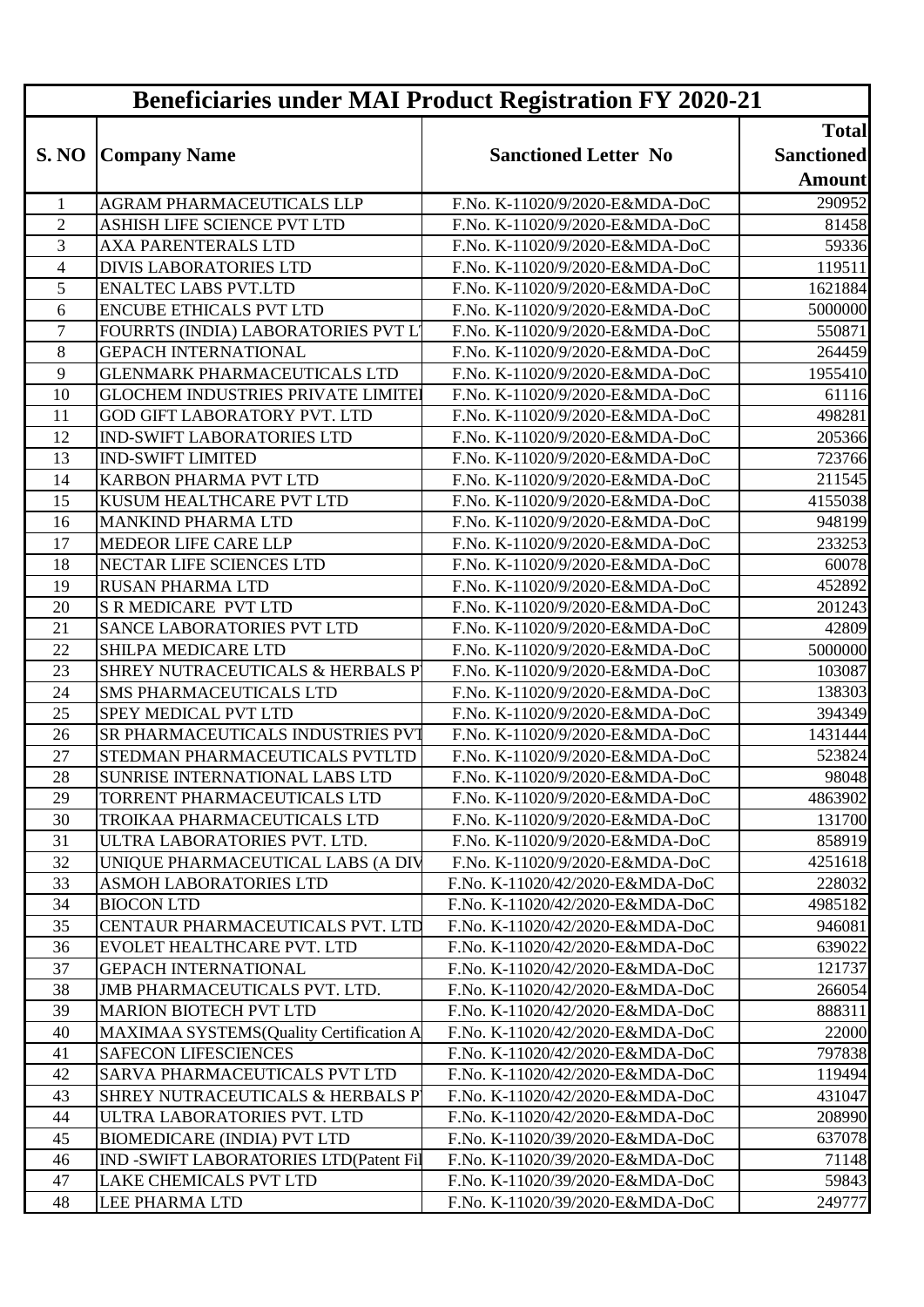| 49  | <b>MSN LABORATORIES PVT. LTD</b>         | F.No. K-11020/39/2020-E&MDA-DoC  | 4904756 |
|-----|------------------------------------------|----------------------------------|---------|
| 50  | MSN LIFE SCIENCES PVT. LTD               | F.No. K-11020/39/2020-E&MDA-DoC  | 3107101 |
| 51  | MSN PHARMACHEM (P) LTD                   | F.No. K-11020/39/2020-E&MDA-DoC  | 3505571 |
| 52  | NATURAL REMEDIES(Quality Certification A | F.No. K-11020/39/2020-E&MDA-DoC  | 363963  |
| 53  | SANCE LABORATORIES PVT LTD               | F.No. K-11020/39/2020-E&MDA-DoC  | 455391  |
| 54  | UNIQUE PHARMACEUTICAL LABS               | F.No. K-11020/39/2020-E&MDA-DoC  | 181556  |
| 55  | VASUDHA PHARMA CHEM LIMITED              | F.No. K-11020/39/2020-E&MDA-DoC  | 176802  |
| 56  | <b>ZIM LABORATORIES LTD</b>              | F.No. K-11020/39/2020-E&MDA-DoC  | 262319  |
| 57  | <b>FDC LIMITED</b>                       | F.No. K-11020/685/2019-E&MDA-DoC | 60985   |
| 58  | <b>GLAND PHARMA LIMITED</b>              | F.No. K-11020/685/2019-E&MDA-DoC | 1734220 |
| 59  | <b>HETERO DRUGS LTD</b>                  | F.No. K-11020/685/2019-E&MDA-DoC | 1716583 |
| 60  | MACLEODS PHARMACEUTICALS LIMITE          | F.No. K-11020/685/2019-E&MDA-DoC | 4658376 |
| 61  | MEDIWIN PHARMACEUTICALS                  | F.No. K-11020/685/2019-E&MDA-DoC | 212027  |
| 62  | NEULAND LABORATORIES LIMITED             | F.No. K-11020/685/2019-E&MDA-DoC | 5000000 |
| 63  | SYMBIOTEC PHARMALAB PVT LTD              | F.No. K-11020/685/2019-E&MDA-DoC | 1535311 |
| 64  | UNIVERSAL PHARMACEUTICALS PRIVAT         | F.No. K-11020/685/2019-E&MDA-DoC | 357546  |
| 65  | AKRITI PHARMACEUTICALS PVT LTD           | F.No. K-11020/685/2019-E&MDA-DoC | 296390  |
| 66  | Alkem Laboratories Ltd                   | F.No. K-11020/685/2019-E&MDA-DoC | 5000000 |
| 67  | ARISTO PHARMACEUTICALS PVT LTD           | F.No. K-11020/685/2019-E&MDA-DoC | 509134  |
| 68  | ASMOH LABORATORIES LTD                   | F.No. K-11020/685/2019-E&MDA-DoC | 265338  |
| 69  | <b>AXA PARENTERALS LTD</b>               | F.No. K-11020/685/2019-E&MDA-DoC | 590765  |
| 70  | DASAMI LAB PRIVATE LIMITED               | F.No. K-11020/685/2019-E&MDA-DoC | 3289946 |
| 71  | <b>DIVIS LABORATORIES LTD</b>            | F.No. K-11020/685/2019-E&MDA-DoC | 2026487 |
| 72  | DR REDDYS LABORATORIES LTD               | F.No. K-11020/685/2019-E&MDA-DoC | 3909095 |
| 73  | <b>ENALTEC LABS PVT.LTD</b>              | F.No. K-11020/685/2019-E&MDA-DoC | 1556669 |
| 74  | <b>GLENMARK PHARMACEUTICALS LTD</b>      | F.No. K-11020/685/2019-E&MDA-DoC | 5000000 |
| 75  | <b>GLOBAL CALCIUM PVT LTD</b>            | F.No. K-11020/685/2019-E&MDA-DoC | 409360  |
| 76  | <b>GLOCHEM INDUSTRIES LTD</b>            | F.No. K-11020/685/2019-E&MDA-DoC | 55200   |
| 77  | <b>GLOW PHARMA PVT LTD</b>               | F.No. K-11020/685/2019-E&MDA-DoC | 625054  |
| 78  | <b>HETERO LABS LTD</b>                   | F.No. K-11020/685/2019-E&MDA-DoC | 9331881 |
| 79  | <b>HONOUR LAB LTD</b>                    | F.No. K-11020/685/2019-E&MDA-DoC | 1629786 |
| 80  | <b>IND -SWIFT LABORATORIES LTD</b>       | F.No. K-11020/685/2019-E&MDA-DoC | 270693  |
| 81  | <b>IND-SWIFT LIMITED</b>                 | F.No. K-11020/685/2019-E&MDA-DoC | 990163  |
| 82  | JMB PHARMACEUTICALS PVT. LTD.            | F.No. K-11020/685/2019-E&MDA-DoC | 597340  |
| 83  | KARAN HEALTHCARE PVT LTD                 | F.No. K-11020/685/2019-E&MDA-DoC | 95630   |
| 84  | KUSUM HEALTHCARE PVT. LTD.               | F.No. K-11020/685/2019-E&MDA-DoC | 2982763 |
| 85  | LAMAR NATURAL PRODUCT PVT. LTD.          | F.No. K-11020/685/2019-E&MDA-DoC | 164951  |
| 86  | <b>LEE PHARMA LTD</b>                    | F.No. K-11020/685/2019-E&MDA-DoC | 165782  |
| 87  | <b>LUPIN LIMITED</b>                     | F.No. K-11020/685/2019-E&MDA-DoC | 5000000 |
| 88  | Maithri Drugs Pvt Ltd                    | F.No. K-11020/685/2019-E&MDA-DoC | 174848  |
| 89  | <b>MANKIND PHARMA LTD</b>                | F.No. K-11020/685/2019-E&MDA-DoC | 966191  |
| 90  | MEDIWIN PHARMACEUTICALS                  | F.No. K-11020/685/2019-E&MDA-DoC | 930468  |
| 91  | MSN LABORATORIES PVT. LTD                | F.No. K-11020/685/2019-E&MDA-DoC | 3190849 |
| 92  | MSN Life Sciences Pvt. Ltd               | F.No. K-11020/685/2019-E&MDA-DoC | 4748087 |
| 93  | <b>MSN ORGANICS PVT. LTD</b>             | F.No. K-11020/685/2019-E&MDA-DoC | 3189103 |
| 94  | MSN PHARMACHEM (P) LTD                   | F.No. K-11020/685/2019-E&MDA-DoC | 3286970 |
| 95  | <b>MYLAN LABORATORIES LTD</b>            | F.No. K-11020/685/2019-E&MDA-DoC | 4679310 |
| 96  | NECTAR LIFE SCIENCES LTD                 | F.No. K-11020/685/2019-E&MDA-DoC | 395615  |
| 97  | NEULAND LABORATORIES LIMITED             | F.No. K-11020/685/2019-E&MDA-DoC | 870075  |
| 98  | PIRAMAL ENTERPRISES LTD                  | F.No. K-11020/685/2019-E&MDA-DoC | 3287284 |
| 99  | PULSE PHARMACEUTICALS PVT LTD            | F.No. K-11020/685/2019-E&MDA-DoC | 131350  |
| 100 | <b>RENA EXPORTS</b>                      | F.No. K-11020/685/2019-E&MDA-DoC | 968159  |
| 101 | RUSAN PHARMA LTD.                        | F.No. K-11020/685/2019-E&MDA-DoC | 291982  |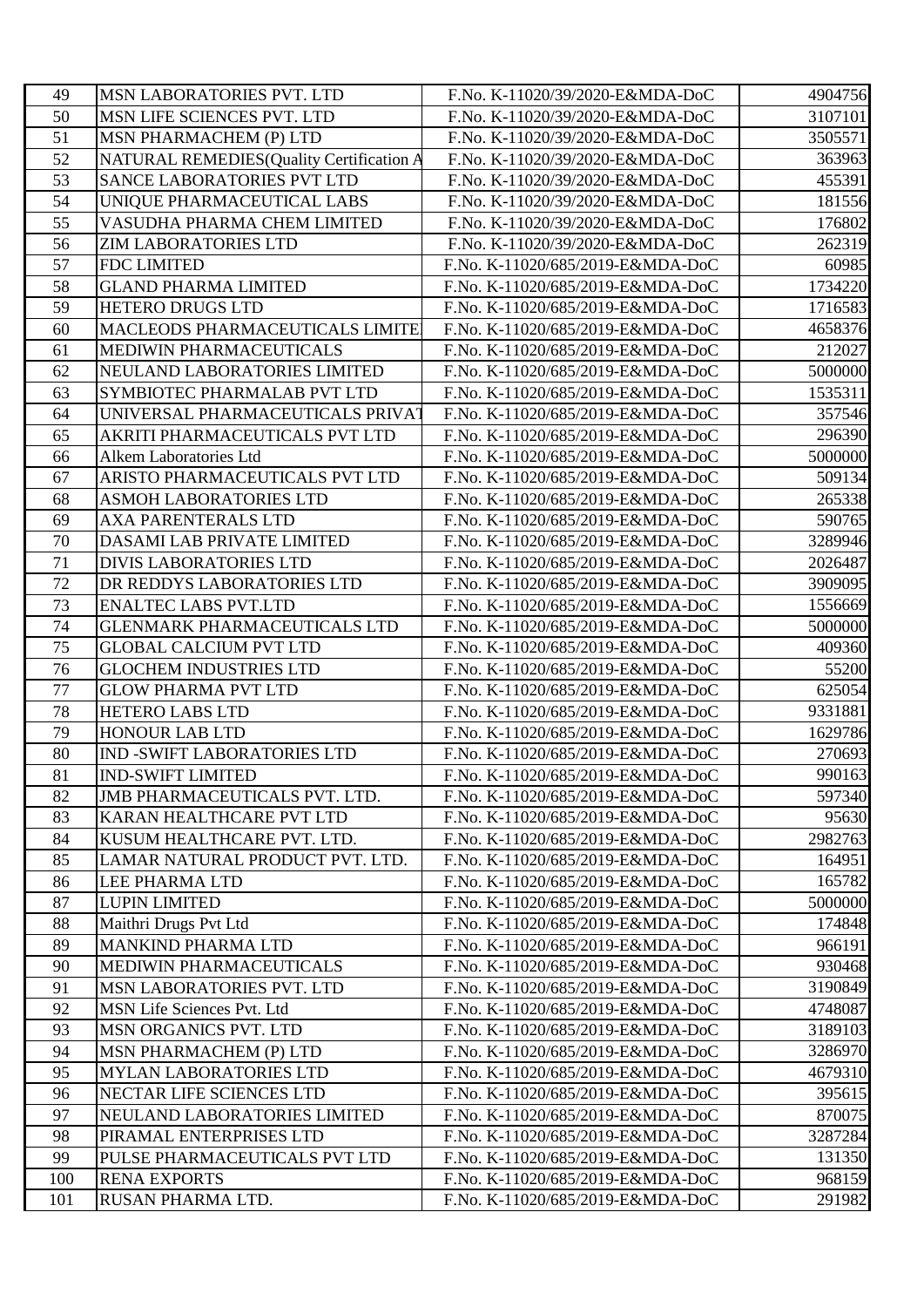| 102 | <b>S R MEDICARE PVT LTD</b>         | F.No. K-11020/685/2019-E&MDA-DoC | 816404  |
|-----|-------------------------------------|----------------------------------|---------|
| 103 | S.ZHAVERI PHARMAKEM PVT LTD         | F.No. K-11020/685/2019-E&MDA-DoC | 75000   |
| 104 | <b>SANCE LABORATORIES PVT LTD</b>   | F.No. K-11020/685/2019-E&MDA-DoC | 65860   |
| 105 | SHAYANA HEALTHCARE PVT LTD          | F.No. K-11020/685/2019-E&MDA-DoC | 458596  |
| 106 | SHREY NUTRACEUTICALS & HERBALS P    | F.No. K-11020/685/2019-E&MDA-DoC | 2616455 |
| 107 | <b>SIMPEX PHARMA PVT LTD</b>        | F.No. K-11020/685/2019-E&MDA-DoC | 640905  |
| 108 | SIRMAXO CHEMICALS PVT LTD           | F.No. K-11020/685/2019-E&MDA-DoC | 228386  |
| 109 | <b>SMS PHARMACEUTICALS LTD</b>      | F.No. K-11020/685/2019-E&MDA-DoC | 1650439 |
| 110 | SR PHARMACEUTICALS INDUSTRIES PVT   | F.No. K-11020/685/2019-E&MDA-DoC | 1236595 |
| 111 | STEDMAN PHARMACEUTICALS PVT LTD     | F.No. K-11020/685/2019-E&MDA-DoC | 171890  |
| 112 | SUPREME PHARMA HEALTHCARE PVT. L    | F.No. K-11020/685/2019-E&MDA-DoC | 537146  |
| 113 | SURU INTERNATIONAL PVT. LTD.        | F.No. K-11020/685/2019-E&MDA-DoC | 623854  |
| 114 | SYMBIOTEC PHARMALAB PVT LTD         | F.No. K-11020/685/2019-E&MDA-DoC | 1968579 |
| 115 | TIL HEALTHCARE PVT LTD.             | F.No. K-11020/685/2019-E&MDA-DoC | 240120  |
| 116 | TORRENT PHARMACEUTICALS LTD         | F.No. K-11020/685/2019-E&MDA-DoC | 5000000 |
| 117 | TROIKAA PHARMACEUTICALS LTD         | F.No. K-11020/685/2019-E&MDA-DoC | 42795   |
| 118 | UNICHEM LABORATORIES LTD            | F.No. K-11020/685/2019-E&MDA-DoC | 1663776 |
| 119 | UNIQUE PHARMACEUTICAL LABS (J.B.CI  | F.No. K-11020/685/2019-E&MDA-DoC | 1413928 |
| 120 | UNOSOURCE PHARMA LIMITED            | F.No. K-11020/685/2019-E&MDA-DoC | 1506699 |
| 121 | <b>ZEST PHARMA</b>                  | F.No. K-11020/685/2019-E&MDA-DoC | 134973  |
| 122 | <b>AJANTA PHARMA LIMITED</b>        | F.No. K-11020/685/2019-E&MDA-DoC | 4649978 |
| 123 | ARISTO PHARMACEUTICALS PVT LTD      | F.No. K-11020/685/2019-E&MDA-DoC | 86092   |
| 124 | CADILA PHARMACEUTICALS LTD          | F.No. K-11020/685/2019-E&MDA-DoC | 4357594 |
| 125 | <b>DIVIS LABORATORIES LTD</b>       | F.No. K-11020/685/2019-E&MDA-DoC | 223885  |
| 126 | Dr REDDYs LABORATORIES LTD          | F.No. K-11020/685/2019-E&MDA-DoC | 5000000 |
| 127 | EUGIA PHARMA SPECIALITIES LIMITED   | F.No. K-11020/685/2019-E&MDA-DoC | 2264466 |
| 128 | <b>FDC LIMITED</b>                  | F.No. K-11020/685/2019-E&MDA-DoC | 1894247 |
| 129 | <b>GLAND PHARMA LIMITED</b>         | F.No. K-11020/685/2019-E&MDA-DoC | 2272124 |
| 130 | <b>IND-SWIFT LABORATORIES</b>       | F.No. K-11020/685/2019-E&MDA-DoC | 59219   |
| 131 | <b>JMB PHARMACEUTICALS PVT LTD</b>  | F.No. K-11020/685/2019-E&MDA-DoC | 53614   |
| 132 | <b>JUBILANT GENERICS LTD</b>        | F.No. K-11020/685/2019-E&MDA-DoC | 2530202 |
| 133 | KUSUM HEALTHCARE PVT LTD            | F.No. K-11020/685/2019-E&MDA-DoC | 844840  |
| 134 | <b>LAURUS LABS LTD</b>              | F.No. K-11020/685/2019-E&MDA-DoC | 4791674 |
| 135 | <b>NOSCH LABS PVT LTD</b>           | F.No. K-11020/685/2019-E&MDA-DoC | 778398  |
| 136 | <b>SAURAV CHEMICALS LTD</b>         | F.No. K-11020/685/2019-E&MDA-DoC | 42500   |
| 137 | <b>ZEST PHARMA</b>                  | F.No. K-11020/685/2019-E&MDA-DoC | 524092  |
| 138 | <b>AJANTA PHARMA LIMITED</b>        | F.No. K-11020/52/2020-E&MDA-DoC  | 350022  |
| 139 | ALIVIRA ANIMAL HEALTH LIMITED       | F.No. K-11020/52/2020-E&MDA-DoC  | 141225  |
| 140 | <b>ALKEM LABORATORIES LTD</b>       | F.No. K-11020/52/2020-E&MDA-DoC  | 5000000 |
| 141 | ASHISH LIFE SCIENCES PVT LTD        | F.No. K-11020/52/2020-E&MDA-DoC  | 39502   |
| 142 | BELINDA LABORATORIES PVT LTD        | F.No. K-11020/52/2020-E&MDA-DoC  | 292541  |
| 143 | BKRS PHARMA PVT LTD.                | F.No. K-11020/52/2020-E&MDA-DoC  | 1211241 |
| 144 | CAPLIN POINT LABORATORIES LTD       | F.No. K-11020/52/2020-E&MDA-DoC  | 5000000 |
| 145 | EUGIA PHARMA SPECIALITIES LIMITED   | F.No. K-11020/52/2020-E&MDA-DoC  | 2735534 |
| 146 | FOREST GOLD PRODUCTS PVT. LTD       | F.No. K-11020/52/2020-E&MDA-DoC  | 135904  |
| 147 | <b>GLAND PHARMA LIMITED</b>         | F.No. K-11020/52/2020-E&MDA-DoC  | 993656  |
| 148 | <b>GLOW PHARMA PVT LTD</b>          | F.No. K-11020/52/2020-E&MDA-DoC  | 561405  |
| 149 | GOD GIFT LABORATORY PVT. LTD        | F.No. K-11020/52/2020-E&MDA-DoC  | 223163  |
| 150 | <b>HETERO LABS LTD</b>              | F.No. K-11020/52/2020-E&MDA-DoC  | 1923805 |
| 151 | <b>IND-SWIFT LIMITED</b>            | F.No. K-11020/52/2020-E&MDA-DoC  | 134035  |
| 152 | <b>JUBLIANT GENERICS LTD</b>        | F.No. K-11020/52/2020-E&MDA-DoC  | 1689714 |
| 153 | LAMAR NATURAL PRODUCT PVT. LTD.     | F.No. K-11020/52/2020-E&MDA-DoC  | 278199  |
| 154 | <b>MAAN PHARMACEUTICALS LIMITED</b> | F.No. K-11020/52/2020-E&MDA-DoC  | 187381  |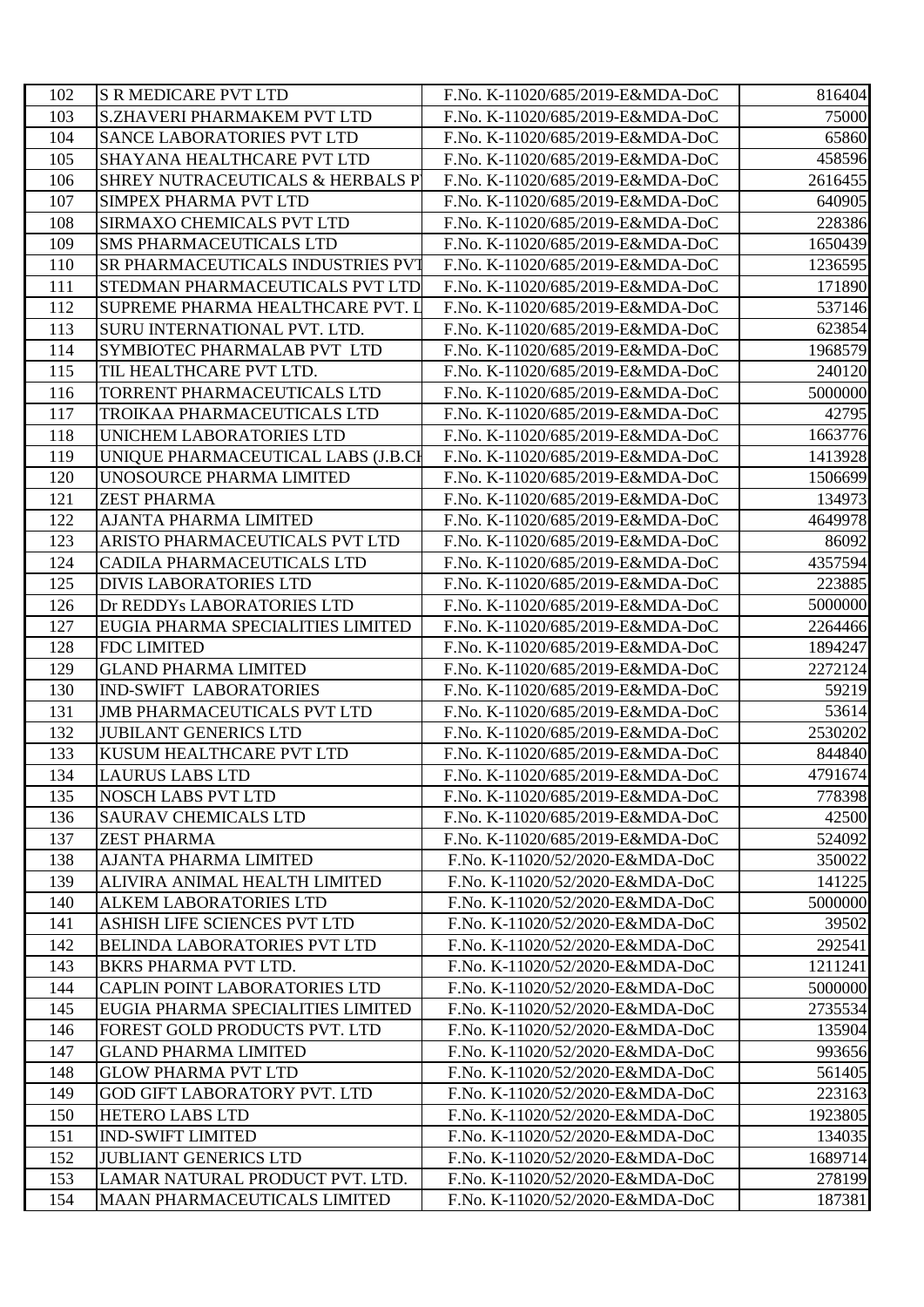| 155 | <b>MANKIND PHARMA LTD</b>           | F.No. K-11020/52/2020-E&MDA-DoC  | 41706   |
|-----|-------------------------------------|----------------------------------|---------|
| 156 | MARKSANS PHARMA LTD.                | F.No. K-11020/52/2020-E&MDA-DoC  | 5425    |
| 157 | MEDIWIN PHARMACEUTICALS             | F.No. K-11020/52/2020-E&MDA-DoC  | 230571  |
| 158 | MEDOPHARM                           | F.No. K-11020/52/2020-E&MDA-DoC  | 41693   |
| 159 | MEDOPHARM PVT LTD                   | F.No. K-11020/52/2020-E&MDA-DoC  | 19354   |
| 160 | MICRON PHARMACEUTICALS              | F.No. K-11020/52/2020-E&MDA-DoC  | 10309   |
| 161 | <b>MYLAN LABORATORIES LTD</b>       | F.No. K-11020/52/2020-E&MDA-DoC  | 3555621 |
| 162 | NAKODA CHEMICALS LTD                | F.No. K-11020/52/2020-E&MDA-DoC  | 190262  |
| 163 | NECTAR LIFE SCIENCES LTD            | F.No. K-11020/52/2020-E&MDA-DoC  | 423397  |
| 164 | <b>OCHOA IMPEX</b>                  | F.No. K-11020/52/2020-E&MDA-DoC  | 327274  |
| 165 | RAINBOW LIFE SCIENCES PVT. LTD.     | F.No. K-11020/52/2020-E&MDA-DoC  | 634778  |
| 166 | RHYDBURG PHARMACEUTICALS LTD        | F.No. K-11020/52/2020-E&MDA-DoC  | 41456   |
| 167 | <b>ROGER MEDICALS</b>               | F.No. K-11020/52/2020-E&MDA-DoC  | 223001  |
| 168 | <b>S R MEDICARE PVT LTD</b>         | F.No. K-11020/52/2020-E&MDA-DoC  | 280105  |
| 169 | SAHAJANAND LIFE SCIENCE PVT LTD     | F.No. K-11020/52/2020-E&MDA-DoC  | 586946  |
| 170 | SGPHARMA PVT. LTD                   | F.No. K-11020/52/2020-E&MDA-DoC  | 166441  |
| 171 | SR PHARMACEUTICALS INDUSTRIES PVT   | F.No. K-11020/52/2020-E&MDA-DoC  | 368896  |
| 172 | SRI KRISHNA PHARMACEUTICALS LIMIT   | F.No. K-11020/52/2020-E&MDA-DoC  | 203530  |
| 173 | STEDMAN PHARMACEUTICALS PVTLTD      | F.No. K-11020/52/2020-E&MDA-DoC  | 417439  |
| 174 | <b>SUVEN LIFE SCIENCES LIMITED</b>  | F.No. K-11020/52/2020-E&MDA-DoC  | 60724   |
| 175 | TIL HEALTHCARE PVT LTD.             | F.No. K-11020/52/2020-E&MDA-DoC  | 38099   |
| 176 | TRIUMPH LIFESCIENCES PRIVATE LIMITI | F.No. K-11020/52/2020-E&MDA-DoC  | 191760  |
| 177 | TROIKAA PHARMACEUTICALS LTD         | F.No. K-11020/52/2020-E&MDA-DoC  | 105413  |
| 178 | UNICHEM LABORATORIES LTD            | F.No. K-11020/52/2020-E&MDA-DoC  | 5000000 |
| 179 | UNICURE (INDIA) PVT LTD             | F.No. K-11020/52/2020-E&MDA-DoC  | 533703  |
| 180 | UNOSOURCE PHARMA LIMITED            | F.No. K-11020/52/2020-E&MDA-DoC  | 323184  |
| 181 | VIRUPAKSHA ORGANICS LTD             | F.No. K-11020/52/2020-E&MDA-DoC  | 1555339 |
| 182 | VKT PHARMA PVT LTD                  | F.No. K-11020/52/2020-E&MDA-DoC  | 5000000 |
| 183 | AGOG PHARMA LTD                     | F.No. K-11020/685/2019-E&MDA-DoC | 2381992 |
| 184 | <b>ALKEM LABORATORIES LTD</b>       | F.No. K-11020/685/2019-E&MDA-DoC | 1415834 |
| 185 | ARISTO PHARMACEUTICALS LTD          | F.No. K-11020/685/2019-E&MDA-DoC | 718500  |
| 186 | <b>ASMOH LABORATORIES LTD</b>       | F.No. K-11020/685/2019-E&MDA-DoC | 298461  |
| 187 | AXA PARENTERALS LTD                 | F.No. K-11020/685/2019-E&MDA-DoC | 2027144 |
| 188 | BHARAT BIOTECH INTERNATIONAL LTD    | F.No. K-11020/685/2019-E&MDA-DoC | 106024  |
| 189 | <b>BHARAT PARENTERALS LTD</b>       | F.No. K-11020/685/2019-E&MDA-DoC | 9648    |
| 190 | <b>BIOCON LTD</b>                   | F.No. K-11020/685/2019-E&MDA-DoC | 3291157 |
| 191 | <b>BIOMEDICARE (INDIA) PVT LTD</b>  | F.No. K-11020/685/2019-E&MDA-DoC | 802897  |
| 192 | BKRS PHARMA PVT LTD.                | F.No. K-11020/685/2019-E&MDA-DoC | 250687  |
| 193 | CAPLIN POINT LABORATORIES LTD       | F.No. K-11020/685/2019-E&MDA-DoC | 1392277 |
| 194 | CENTAUR PHARMACEUTICALS PVT. LTD    | F.No. K-11020/685/2019-E&MDA-DoC | 56235   |
| 195 | <b>CHARAK PHARMA PVT LTD</b>        | F.No. K-11020/685/2019-E&MDA-DoC | 115591  |
| 196 | COMBITIC GLOBAL CAPLET PVT. LTD.    | F.No. K-11020/685/2019-E&MDA-DoC | 1416674 |
| 197 | <b>EMCURE PHARMACEUTICALS LTD</b>   | F.No. K-11020/685/2019-E&MDA-DoC | 3999808 |
| 198 | EMIL PHARMACEUTICALS INDUSTRIES L   | F.No. K-11020/685/2019-E&MDA-DoC | 1818940 |
| 199 | ESKAG PHARMA PVT LTD                | F.No. K-11020/685/2019-E&MDA-DoC | 30893   |
| 200 | EVOLET HEALTHCARE PVT. LTD          | F.No. K-11020/685/2019-E&MDA-DoC | 218283  |
| 201 | FOURRTS (INDIA) LABORATORIES PVT L' | F.No. K-11020/685/2019-E&MDA-DoC | 434513  |
| 202 | FREDUN PHARMACEUTICALS LTD          | F.No. K-11020/685/2019-E&MDA-DoC | 99989   |
| 203 | <b>GLOW PHARMA PVT LTD</b>          | F.No. K-11020/685/2019-E&MDA-DoC | 43871   |
| 204 | <b>HETERO LABS LTD</b>              | F.No. K-11020/685/2019-E&MDA-DoC | 4999786 |
| 205 | KARAN HEALTHCARE PVT LTD            | F.No. K-11020/685/2019-E&MDA-DoC | 1058245 |
| 206 | LAMAR NATURAL PRODUCT PVT. LTD.     | F.No. K-11020/685/2019-E&MDA-DoC | 35334   |
| 207 | <b>MANKIND PHARMA LTD</b>           | F.No. K-11020/685/2019-E&MDA-DoC | 464640  |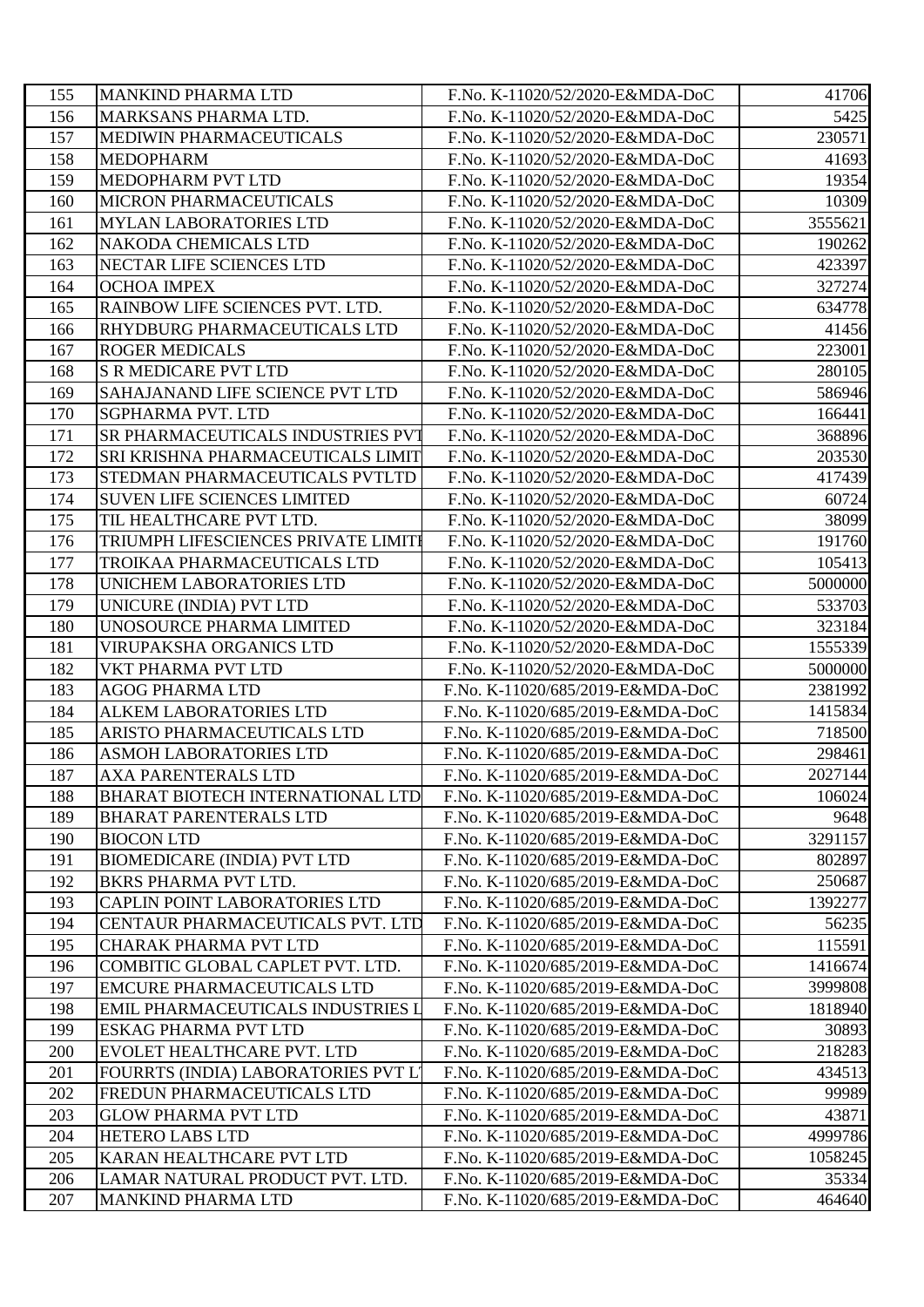| 208 | <b>MSN ORGANICS PVT LTD</b>              | F.No. K-11020/685/2019-E&MDA-DoC | 3109407 |
|-----|------------------------------------------|----------------------------------|---------|
| 209 | MSN PHARMACHEM (P) LTD                   | F.No. K-11020/685/2019-E&MDA-DoC | 441984  |
| 210 | <b>MYLAN LABORATORIES LTD</b>            | F.No. K-11020/685/2019-E&MDA-DoC | 5000000 |
| 211 | NAPROD LIFESCIENCES PVT. LTD.            | F.No. K-11020/685/2019-E&MDA-DoC | 327833  |
| 212 | NECTAR LIFE SCIENCES LTD                 | F.No. K-11020/685/2019-E&MDA-DoC | 432867  |
| 213 | NEULAND LABORATORIES                     | F.No. K-11020/685/2019-E&MDA-DoC | 221634  |
| 214 | PANACEA BIOTEC LTD                       | F.No. K-11020/685/2019-E&MDA-DoC | 63555   |
| 215 | <b>RENA EXPORTS</b>                      | F.No. K-11020/685/2019-E&MDA-DoC | 134335  |
| 216 | RHYDBURG PHARMACEUTICALS LTD             | F.No. K-11020/685/2019-E&MDA-DoC | 54463   |
| 217 | <b>RONAK EXIM PVT LTD</b>                | F.No. K-11020/685/2019-E&MDA-DoC | 441565  |
| 218 | <b>SANCE LABORATORIES PVT LTD</b>        | F.No. K-11020/685/2019-E&MDA-DoC | 47992   |
| 219 | SAURAV CHEMICALS LTD.                    | F.No. K-11020/685/2019-E&MDA-DoC | 36116   |
| 220 | SHREY NUTRACEUTICALS & HERBALS P         | F.No. K-11020/685/2019-E&MDA-DoC | 717778  |
| 221 | <b>SIMPEX PHARMA PVT LTD</b>             | F.No. K-11020/685/2019-E&MDA-DoC | 477822  |
| 222 | STEDMAN PHARMACEUTICALS PVTLTD           | F.No. K-11020/685/2019-E&MDA-DoC | 351028  |
| 223 | <b>SUNRISE INTERNATIONAL LABS LTD</b>    | F.No. K-11020/685/2019-E&MDA-DoC | 42500   |
| 224 | SUPREME PHARMA HEALTHCARE PVT. L         | F.No. K-11020/685/2019-E&MDA-DoC | 40010   |
| 225 | SYMBIOTEC PHARMALAB PVT LTD              | F.No. K-11020/685/2019-E&MDA-DoC | 54249   |
| 226 | TROIKAA PHARMACEUTICALS LTD              | F.No. K-11020/685/2019-E&MDA-DoC | 307239  |
| 227 | UNOSOURCE PHARMA LIMITED                 | F.No. K-11020/685/2019-E&MDA-DoC | 2797583 |
| 228 | <b>UNICHEM LABBORTORIES</b>              | F.No. K-11020/685/2019-E&MDA-DoC | 75000   |
| 229 | CAPLIN POINT LABORTORIES LTD             | F.No. K-11020/685/2019-E&MDA-DoC | 64358   |
| 230 | LEE PHARMA LTD                           | F.No. K-11020/685/2019-E&MDA-DoC | 75000   |
| 231 | NEUTRA SPECIALITIES PVT LTD              | F.No. K-11020/685/2019-E&MDA-DoC | 75000   |
| 232 | <b>WESTREN DRUGS LTD</b>                 | F.No. K-11020/685/2019-E&MDA-DoC | 31172   |
| 233 | BHARAT BIOTECH INTERNATIONAL LTD         | F.No. K-11020/685/2019-E&MDA-DoC | 1402772 |
| 234 | <b>ESKAG PHARMA PVT LTD</b>              | F.No. K-11020/685/2019-E&MDA-DoC | 10446   |
| 235 | <b>IND - SWIFT LABORATORIES LTD</b>      | F.No. K-11020/685/2019-E&MDA-DoC | 626226  |
| 236 | SANZYME (P) LTD                          | F.No. K-11020/685/2019-E&MDA-DoC | 47539   |
| 237 | UNIQUE PHARMACEUTICAL LABS (J.B.CI       | F.No. K-11020/685/2019-E&MDA-DoC | 279183  |
| 238 | <b>S R MEDICARE PVT LTD</b>              | F.No. K-11020/125/2020-E&MDA-DoC | 66263   |
| 239 | Alivira Animal Healthcare Ltd            | F.No. K-11020/125/2020-E&MDA-DoC | 110174  |
| 240 | SR Pharmaceuticals Industries Pvt ltd    | F.No. K-11020/125/2020-E&MDA-DoC | 960815  |
| 241 | AJANTA PHARMA LIMITED                    | F.No. K-11020/125/2020-E&MDA-DoC | 5000000 |
| 242 | ALIVIRA ANIMAL HEALTH LTD                | F.No. K-11020/125/2020-E&MDA-DoC | 78459   |
| 243 | ANNORA PHARMA PVT. LTD                   | F.No. K-11020/125/2020-E&MDA-DoC | 5000000 |
| 244 | AUROBINDO PHARMA LIMITED                 | F.No. K-11020/125/2020-E&MDA-DoC | 5000000 |
| 245 | BELINDA LABORATORIES PVT. LTD            | F.No. K-11020/125/2020-E&MDA-DoC | 220066  |
| 246 | <b>BIOPHORE INDIA PHARMACEUTICALS PV</b> | F.No. K-11020/125/2020-E&MDA-DoC | 203657  |
| 247 | CADILA PHARMACEUTICALS LTD               | F.No. K-11020/125/2020-E&MDA-DoC | 5000000 |
| 248 | <b>CAPLIN POINT LABORATORIES LTD</b>     | F.No. K-11020/125/2020-E&MDA-DoC | 5000000 |
| 249 | CTX LIFE SCIENCES PVT. LTD               | F.No. K-11020/125/2020-E&MDA-DoC | 196026  |
| 250 | <b>DIVI'S LABORTORIES LTD</b>            | F.No. K-11020/125/2020-E&MDA-DoC | 1953952 |
| 251 | DR. REDDY'S LABORATOREIS LTD             | F.No. K-11020/125/2020-E&MDA-DoC | 5000000 |
| 252 | <b>ENCUBE ETHICALS PVT. LTD</b>          | F.No. K-11020/125/2020-E&MDA-DoC | 5000000 |
| 253 | <b>FDC LIMITED</b>                       | F.No. K-11020/125/2020-E&MDA-DoC | 4478138 |
| 254 | <b>GLAND PHARMA LIMITED</b>              | F.No. K-11020/125/2020-E&MDA-DoC | 5000000 |
| 255 | <b>HETERO DRUGS LTD</b>                  | F.No. K-11020/125/2020-E&MDA-DoC | 3511373 |
| 256 | <b>IND-SWIFT LABORATORIES LTD</b>        | F.No. K-11020/125/2020-E&MDA-DoC | 294706  |
| 257 | KARBON PHARMA PVT. LTD                   | F.No. K-11020/125/2020-E&MDA-DoC | 577710  |
| 258 | LAKE CHEMICALS PVT. LTD                  | F.No. K-11020/125/2020-E&MDA-DoC | 60009   |
| 259 | <b>LAURUS LABS LTD</b>                   | F.No. K-11020/125/2020-E&MDA-DoC | 5000000 |
| 260 | MACLEODS PHARMACEUTICALS                 | F.No. K-11020/125/2020-E&MDA-DoC | 5000000 |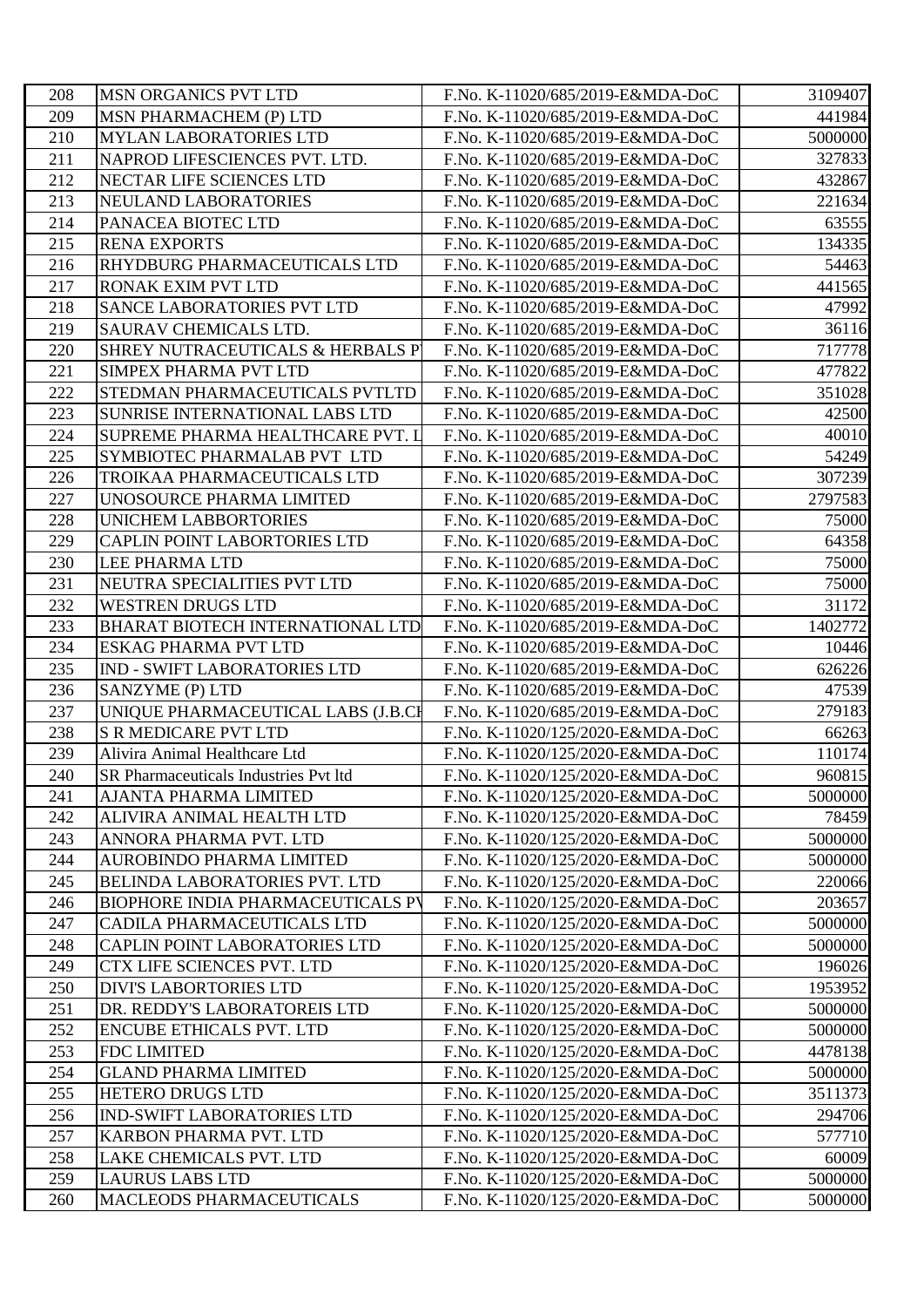| 261 | <b>MAITHRI DRUGS PVT. LTD</b>                 | F.No. K-11020/125/2020-E&MDA-DoC | 2142704  |
|-----|-----------------------------------------------|----------------------------------|----------|
| 262 | MANKIND PHARMA LIMITED                        | F.No. K-11020/125/2020-E&MDA-DoC | 5000000  |
| 263 | <b>MASSMED PRIVATE LIMITED</b>                | F.No. K-11020/125/2020-E&MDA-DoC | 209588   |
| 264 | MEDEOR LIFE CARE LLP                          | F.No. K-11020/125/2020-E&MDA-DoC | 1227712  |
| 265 | <b>MSN ORGANICS PVT. LTD</b>                  | F.No. K-11020/125/2020-E&MDA-DoC | 3819093  |
| 266 | MSN PHARMACHEM PVT. LTD                       | F.No. K-11020/125/2020-E&MDA-DoC | 3829939  |
| 267 | NAKODA CHEMICALS LIMITED                      | F.No. K-11020/125/2020-E&MDA-DoC | 191325   |
| 268 | NEO UNIVERSE PHARMACEUTICALS PVT              | F.No. K-11020/125/2020-E&MDA-DoC | 656226   |
| 269 | NEULAND LABORATORIES LTD                      | F.No. K-11020/125/2020-E&MDA-DoC | 5000000  |
| 270 | OPES HEALTHCARE PVT. LTD                      | F.No. K-11020/125/2020-E&MDA-DoC | 608023   |
| 271 | SHILPA MEDICARE LIMITED                       | F.No. K-11020/125/2020-E&MDA-DoC | 5000000  |
| 272 | <b>SPEY MEDICAL PVT LTD</b>                   | F.No. K-11020/125/2020-E&MDA-DoC | 566569   |
| 273 | <b>SYMED LABS LIMITED</b>                     | F.No. K-11020/125/2020-E&MDA-DoC | 2042461  |
| 274 | SYNTHOKEM LABS PVT. LTD                       | F.No. K-11020/125/2020-E&MDA-DoC | 195118   |
| 275 | TORRENT PHARMACEUTICALS LTD                   | F.No. K-11020/125/2020-E&MDA-DoC | 5000000  |
| 276 | ULTRA LABORATORIES PVT. LTD                   | F.No. K-11020/125/2020-E&MDA-DoC | 869716   |
| 277 | UMEDICA LABORATORIES PVT. LTD                 | F.No. K-11020/125/2020-E&MDA-DoC | 5000000  |
| 278 | UNICHEM LABORATORIES LTD                      | F.No. K-11020/125/2020-E&MDA-DoC | 5000000  |
| 279 | UNIQUE PHARMACEUTICAL LABORATOI               | F.No. K-11020/125/2020-E&MDA-DoC | 4843222  |
| 280 | VASUDHA PHARMACHEM LTD                        | F.No. K-11020/125/2020-E&MDA-DoC | 201841   |
| 281 | VMG PHARMACEUTICALS PVT.LTD                   | F.No. K-11020/125/2020-E&MDA-DoC | 305430   |
| 282 | VASUDHA PHARMACHEM LTD                        | F.No. K-11020/125/2020-E&MDA-DoC | 182034   |
| 283 | <b>GLAND PHARMA PVT LTD</b>                   | F.No. K-11020/125/2020-E&MDA-DoC | 5000000  |
| 284 | CAPLIN POINT LABORATORIES LTD                 | F.No. K-11020/125/2020-E&MDA-DoC | 5000000  |
| 285 | <b>Bharat Biotech International Ltd</b>       | F.No. K-11020/151/2020-E&MDA-DoC | 1713920  |
| 286 | <b>Biophore India Pharmaceuticals Pvt Ltd</b> | F.No. K-11020/151/2020-E&MDA-DoC | 572479   |
| 287 | Lee Pharma Ltd                                | F.No. K-11020/151/2020-E&MDA-DoC | 385560   |
| 288 | AGIO PHARMACEUTICALS LTD                      | F.No. K-11020/151/2020-E&MDA-DoC | 522878   |
| 289 | AJANTA PHARMA LIMITED                         | F.No. K-11020/151/2020-E&MDA-DoC | 12701810 |
| 290 | <b>ASMOH LABORATORIES LIMITED</b>             | F.No. K-11020/151/2020-E&MDA-DoC | 84672    |
| 291 | Aurobindo Pharma Ltd                          | F.No. K-11020/151/2020-E&MDA-DoC | 15000000 |
| 292 | BELINDA LABORATORIES PVT. LTD                 | F.No. K-11020/151/2020-E&MDA-DoC | 363569   |
| 293 | <b>BHARAT SERUMS and Vaccines Ltd</b>         | F.No. K-11020/151/2020-E&MDA-DoC | 59678    |
| 294 | <b>BIOMEDICARE (INDIA) PVT. LTD</b>           | F.No. K-11020/151/2020-E&MDA-DoC | 166642   |
| 295 | <b>BKRS PHARMA PVT. LTD</b>                   | F.No. K-11020/151/2020-E&MDA-DoC | 770144   |
| 296 | CADILA HEALTHCARE LIMITED                     | F.No. K-11020/151/2020-E&MDA-DoC | 5000000  |
| 297 | <b>CAPLIN STERILES LIMITED</b>                | F.No. K-11020/151/2020-E&MDA-DoC | 6329458  |
| 298 | CENTAUR PHARMACEUTICALS PVT. LTD              | F.No. K-11020/151/2020-E&MDA-DoC | 848680   |
| 299 | CORONA REMEDIES PVT. LTD                      | F.No. K-11020/151/2020-E&MDA-DoC | 1196730  |
| 300 | DR. REDDYS LABORATORIES LTD                   | F.No. K-11020/151/2020-E&MDA-DoC | 10446377 |
| 301 | <b>ENCUBE ETHICALS PVT. LTD</b>               | F.No. K-11020/151/2020-E&MDA-DoC | 6360444  |
| 302 | EVOLET HEALTHCARE PVT LTD                     | F.No. K-11020/151/2020-E&MDA-DoC | 440525   |
| 303 | <b>GLAND PHARMA LTD</b>                       | F.No. K-11020/151/2020-E&MDA-DoC | 7771608  |
| 304 | HEMMO PHARMACEUTICALS PVT. LTD                | F.No. K-11020/151/2020-E&MDA-DoC | 325120   |
| 305 | <b>HETERO LABS LTD</b>                        | F.No. K-11020/151/2020-E&MDA-DoC | 2373676  |
| 306 | HY-GRO CHEMICALS PHARMTEK PVT. LT             | F.No. K-11020/151/2020-E&MDA-DoC | 1923365  |
| 307 | <b>IND-SWIFT LIMITED</b>                      | F.No. K-11020/151/2020-E&MDA-DoC | 695995   |
| 308 | KUSUM HEALTHCARE PVT. LTD                     | F.No. K-11020/151/2020-E&MDA-DoC | 2448486  |
| 309 | LAMAR NATURAL PRODUCTS PVT. LTD               | F.No. K-11020/151/2020-E&MDA-DoC | 145295   |
| 310 | LAURUS LABS PVT. LTD                          | F.No. K-11020/151/2020-E&MDA-DoC | 9907469  |
| 311 | <b>LUPIN LIMITED</b>                          | F.No. K-11020/151/2020-E&MDA-DoC | 5000000  |
| 312 | <b>MARION BIOTECH PVT LTD</b>                 | F.No. K-11020/151/2020-E&MDA-DoC | 239503   |
| 313 | MEDIWIN PHARMACEUTICALS                       | F.No. K-11020/151/2020-E&MDA-DoC | 192633   |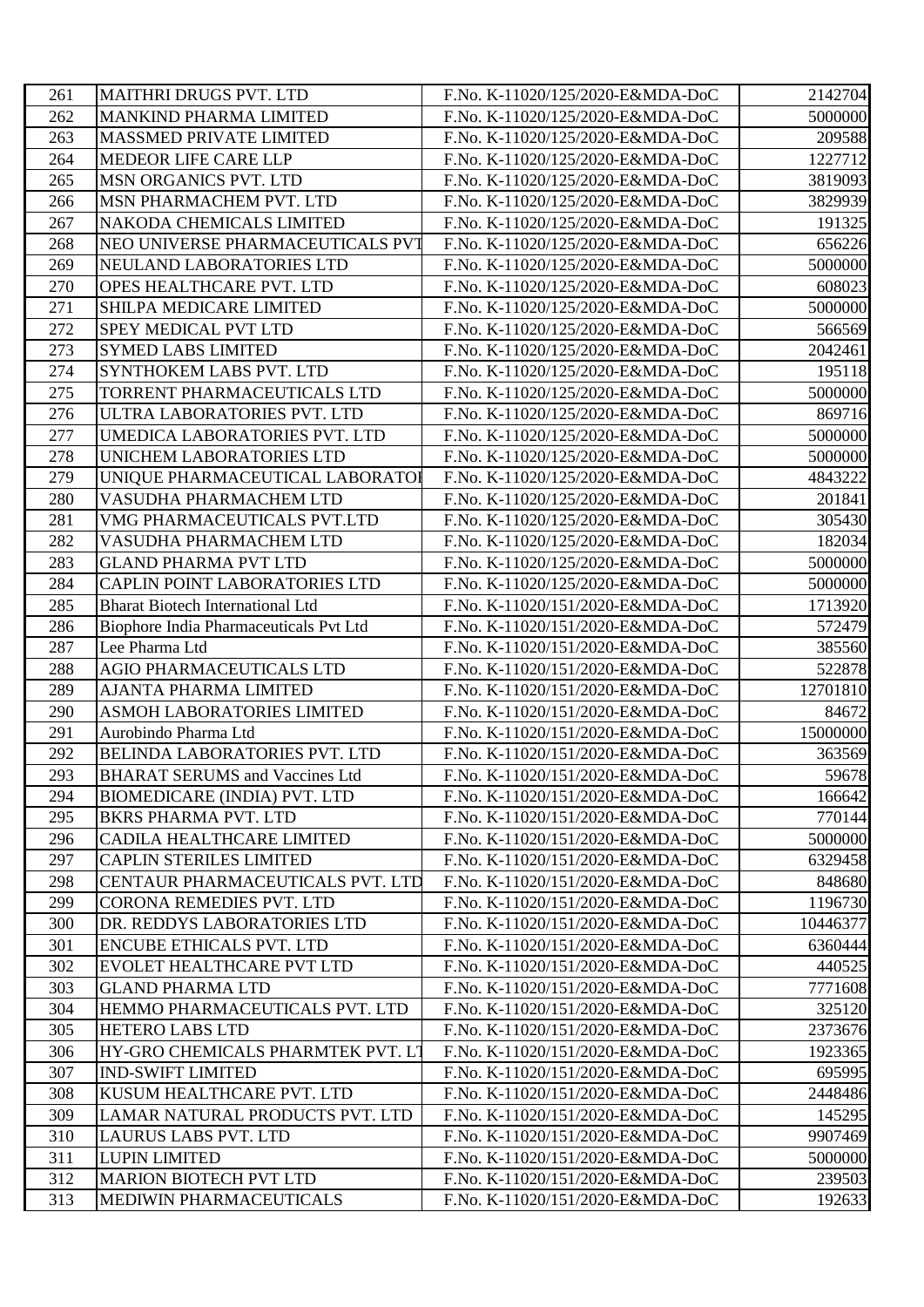| 314 | NECTAR LIFE SCIENCES LTD              | F.No. K-11020/151/2020-E&MDA-DoC   | 176391   |
|-----|---------------------------------------|------------------------------------|----------|
| 315 | OPTIMUS DRUGS PVT. LTD                | F.No. K-11020/151/2020-E&MDA-DoC   | 551474   |
| 316 | PANACEA BIOTECH LTD                   | F.No. K-11020/151/2020-E&MDA-DoC   | 1205706  |
| 317 | RAINBOW LIFESCIENCES PVT. LTD         | F.No. K-11020/151/2020-E&MDA-DoC   | 448669   |
| 318 | RHYDBURG PHARMACEUTIALS LTD           | F.No. K-11020/151/2020-E&MDA-DoC   | 71118    |
| 319 | ROGER MEDICALS                        | F.No. K-11020/151/2020-E&MDA-DoC   | 71063    |
| 320 | S KANT HEALTHCARE LIMITED             | F.No. K-11020/151/2020-E&MDA-DoC   | 85560    |
| 321 | <b>SANCE LABORATORIES</b>             | F.No. K-11020/151/2020-E&MDA-DoC   | 27673    |
| 322 | SHILPA MEDICARE LIMITED               | F.No. K-11020/151/2020-E&MDA-DoC   | 1955162  |
| 323 | SYMBIOTIC PHARMA LAB PVT LTD          | F.No. K-11020/151/2020-E&MDA-DoC   | 2085321  |
| 324 | TRIUMPH LIFESCIENCES PVT LTD          | F.No. K-11020/151/2020-E&MDA-DoC   | 435903   |
| 325 | ULTRA LABORATORIES PVT. LTD           | F.No. K-11020/151/2020-E&MDA-DoC   | 493842   |
| 326 | VEGAPHARMA LIFESCIENCES PVT. LTD      | F.No. K-11020/151/2020-E&MDA-DoC   | 1065767  |
| 327 | <b>VINS BIOPRODUCTS LTD</b>           | F.No. K-11020/151/2020-E&MDA-DoC   | 27881    |
| 328 | <b>ZIM LABORTORIES LTD</b>            | F.No. K-11020/151/2020-E&MDA-DoC   | 74567    |
| 329 | AJANTA PHARMA LIMITED                 | F.No. K-11020/151/2020-E&MDA-DoC   | 17350729 |
| 330 | AUROBINDO PHARMA LTD                  | F.No. K-11020/151/2020-E&MDA-DoC   | 20000000 |
| 331 | CAPLIN STERILES LIMITED               | F.No. K-11020/151/2020-E&MDA-DoC   | 6157203  |
| 332 | EUGIA PHARMA SPECILALITIES LTD        | F.No. K-11020/151/2020-E&MDA-DoC   | 11253763 |
| 333 | <b>GLAND PHARMA LTD</b>               | F.No. K-11020/151/2020-E&MDA-DoC   | 15000000 |
| 334 | <b>GRANULES INDIA LIMITED</b>         | F.No. K-11020/151/2020-E&MDA-DoC   | 6145322  |
| 335 | SYMBIOTIC PHARMA LAB PVT LTD          | F.No. K-11020/151/2020-E&MDA-DoC   | 2201021  |
| 336 | Marion Biotech Pvt Ltd                | F. No. K-11020/171/2020-E&IVDA-DoC | 461882   |
| 337 | Zim Laboratories Ltd                  | F. No. K-11020/171/2020-E&IVDA-DoC | 321315   |
| 338 | Alivira Animal Health Ltd             | F. No. K-11020/171/2020-E&IVDA-DoC | 120750   |
| 339 | Glochem Industries Ltd                | F. No. K-11020/171/2020-E&IVDA-DoC | 59008    |
| 340 | Nosch Labs Pvt Ltd                    | F. No. K-11020/171/2020-E&IVDA-DoC | 200733   |
| 341 | Evolet Healthcare Pvt Ltd             | F. No. K-11020/171/2020-E&IVDA-DoC | 966718   |
| 342 | <b>Belinda Laboratories Pvt Ltd</b>   | F. No. K-11020/171/2020-E&IVDA-DoC | 335251   |
| 343 | Stedman Pharmaceuticals Pvt Ltd       | F. No. K-11020/171/2020-E&IVDA-DoC | 253647   |
| 344 | <b>Bharat Serums and Vaccines Ltd</b> | F. No. K-11020/171/2020-E&IVDA-DoC | 88226    |
| 345 | Rainbow life Sciences Pvt Ltd         | F. No. K-11020/171/2020-E&IVDA-DoC | 153084   |
| 346 | Jubilant Generics Ltd                 | F. No. K-11020/171/2020-E&IVDA-DoC | 140878   |
| 347 | Triumph Lifesciences Pvt Ltd          | F. No. K-11020/171/2020-E&IVDA-DoC | 220113   |
| 348 | <b>Lincoln Pharmaceuticals Ltd</b>    | F. No. K-11020/171/2020-E&IVDA-DoC | 277223   |
| 349 | Kusum Healthcare Pvt Ltd              | F. No. K-11020/171/2020-E&IVDA-DoC | 1405090  |
| 350 | Maithri Laboratories Pvt Ltd          | F. No. K-11020/171/2020-E&IVDA-DoC | 3903172  |
| 351 | Eugia Pharma Specialities Ltd         | F. No. K-11020/171/2020-E&IVDA-DoC | 5000000  |
| 352 | Rusan Pharma Ltd                      | F. No. K-11020/171/2020-E&IVDA-DoC | 1159976  |
| 353 | Troikaa Pharmaceuticals Ltd           | F. No. K-11020/171/2020-E&IVDA-DoC | 288229   |
| 354 | Opes Healthcare Pvt Ltd               | F. No. K-11020/171/2020-E&IVDA-DoC | 760029   |
| 355 | Tulip Lab Pvt Ltd                     | F. No. K-11020/171/2020-E&IVDA-DoC | 873180   |
| 356 | Sunrise International Labs Ltd        | F. No. K-11020/171/2020-E&IVDA-DoC | 66223    |
| 357 | God Gift Laboratories Pvt Ltd         | F. No. K-11020/171/2020-E&IVDA-DoC | 293310   |
| 358 | <b>Neuland Laboratories Ltd</b>       | F. No. K-11020/171/2020-E&IVDA-DoC | 97229    |
| 359 | Ashish Life Science Pvt Ltd           | F. No. K-11020/171/2020-E&IVDA-DoC | 59531    |
| 360 | Lake chemicals Pvt Ltd                | F. No. K-11020/171/2020-E&IVDA-DoC | 58826    |
| 361 | Almelo Pvt Ltd                        | F. No. K-11020/171/2020-E&IVDA-DoC | 201298   |
| 362 | Iora lifecare Pvt ltd                 | F. No. K-11020/171/2020-E&IVDA-DoC | 297940   |
| 363 | <b>JMB</b> Pharmaceuticals Pvt Ltd    | F. No. K-11020/171/2020-E&IVDA-DoC | 267362   |
| 364 | Miller Pharm                          | F. No. K-11020/171/2020-E&IVDA-DoC | 763191   |
| 365 | Ind Swift Ltd                         | F. No. K-11020/171/2020-E&IVDA-DoC | 513389   |
| 366 | Virchow Healthcare Pvt Ltd            | F. No. K-11020/171/2020-E&IVDA-DoC | 366494   |